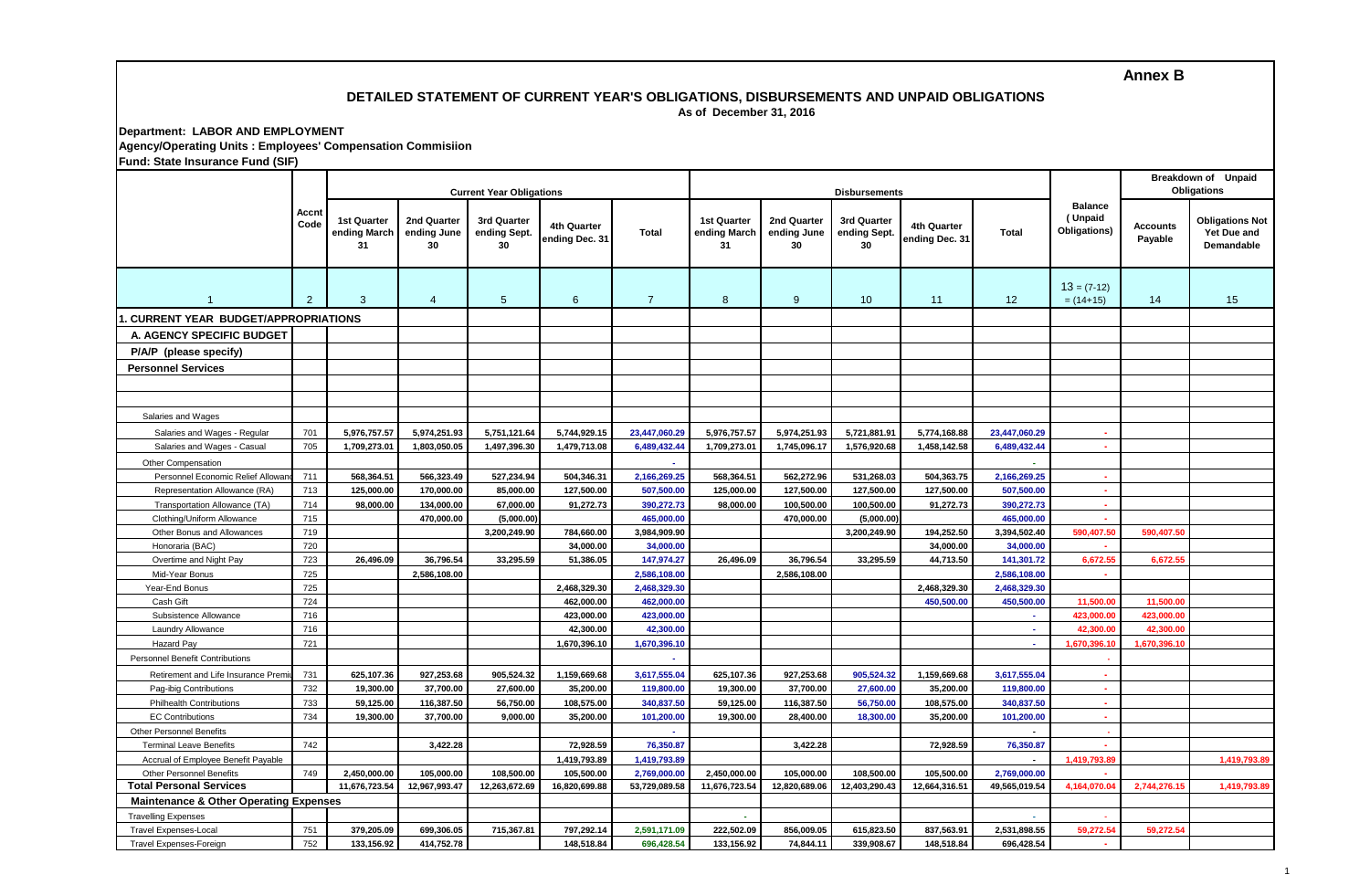# **Annex B**

#### **DETAILED STATEMENT OF CURRENT YEAR'S OBLIGATIONS, DISBURSEMENTS AND UNPAID OBLIGATIONS As of December 31, 2016**

**Department: LABOR AND EMPLOYMENT**

**Agency/Operating Units : Employees' Compensation Commisiion**

**Fund: State Insurance Fund (SIF)**

| driu. State msurance Fund (Sir                        |                |                                          |                                  | <b>Current Year Obligations</b>   |                               |                |                                          |                                  | <b>Disbursements</b>              |                               | <b>Breakdown of Unpaid</b><br><b>Obligations</b> |                                           |                            |                                                     |
|-------------------------------------------------------|----------------|------------------------------------------|----------------------------------|-----------------------------------|-------------------------------|----------------|------------------------------------------|----------------------------------|-----------------------------------|-------------------------------|--------------------------------------------------|-------------------------------------------|----------------------------|-----------------------------------------------------|
|                                                       | Accnt<br>Code  | <b>1st Quarter</b><br>ending March<br>31 | 2nd Quarter<br>ending June<br>30 | 3rd Quarter<br>ending Sept.<br>30 | 4th Quarter<br>ending Dec. 31 | Total          | <b>1st Quarter</b><br>ending March<br>31 | 2nd Quarter<br>ending June<br>30 | 3rd Quarter<br>ending Sept.<br>30 | 4th Quarter<br>ending Dec. 31 | <b>Total</b>                                     | <b>Balance</b><br>(Unpaid<br>Obligations) | <b>Accounts</b><br>Payable | <b>Obligations Not</b><br>Yet Due and<br>Demandable |
|                                                       | $\overline{2}$ | 3                                        | $\overline{4}$                   | 5 <sup>5</sup>                    | 6                             | $\overline{7}$ | 8                                        | 9                                | 10                                | 11                            | 12                                               | $13 = (7-12)$<br>$= (14+15)$              | 14                         | 15                                                  |
| Training and Scholarship Expenses                     |                |                                          |                                  |                                   |                               |                |                                          |                                  |                                   |                               |                                                  |                                           |                            |                                                     |
| Training Expenses (Including MOA, Contr               | 753            | 703,015.76                               | 923,455.60                       | 1,532,400.05                      | 3,380,046.63                  | 6,538,918.04   | 462,169.26                               | 1,038,799.67                     | 1,142,880.25                      | 3,892,068.86                  | 6,535,918.04                                     | 3,000.0                                   | 3.000.00                   |                                                     |
| Supplies and Materials Expenses                       |                |                                          |                                  |                                   |                               |                |                                          |                                  |                                   |                               |                                                  |                                           |                            |                                                     |
| Office Supplies Expenses                              | 755            | 258,025.92                               | 206,624.44                       | 179,736.63                        | 255,845.61                    | 900,232.60     | 73,197.25                                | 187,313.31                       | 225,175.27                        | 414,386.77                    | 900,072.60                                       | 160.00                                    | 160.00                     |                                                     |
| Other Office Supplies Expenses - IT (PS)              | 765            | 262,508.96                               | 78,168.00                        | 389,627.72                        | 197,664.36                    | 927,969.04     | 8,070.00                                 | 150,770.93                       | 325,254.09                        | 443,874.02                    | 927,969.04                                       | ×.                                        |                            |                                                     |
| Fuel, Oil and Lubricants Expenses                     | 761            | 94,888.90                                | 44,627.89                        | 90,079.31                         | 37,510.61                     | 267,106.71     | 44,888.90                                | 60,782.41                        | 73,924.79                         | 87,510.61                     | 267,106.71                                       | ×.                                        |                            |                                                     |
| <b>Textbooks and Instructional Materials</b>          | 763            | 600.00                                   |                                  | 2,200.00                          |                               | 2,800.00       | 600.00                                   |                                  | 2,200.00                          |                               | 2,800.00                                         | ×.                                        |                            |                                                     |
| <b>Utility Expenses</b>                               |                |                                          |                                  |                                   |                               |                |                                          |                                  |                                   |                               |                                                  |                                           |                            |                                                     |
| <b>Water Expenses</b>                                 | 766            | 121,822.23                               | 220,791.01                       | 160,207.76                        | (75, 608.35)                  | 427,212.65     | 73,837.50                                | 138,770.98                       | 117,283.51                        | 44,682.68                     | 374,574.67                                       | 52.637.9                                  | 52,637.9                   |                                                     |
| <b>Electricity Expenses</b>                           | 767            | 598,243.40                               | 911,019.32                       | 377,630.14                        | (256.264.22                   | 1,630,628.64   | 293.342.48                               | 500.444.88                       | 404,739.54                        | 44.299.15                     | 1,242,826.05                                     | 387.802.5                                 | 387,802.59                 |                                                     |
| <b>Communication Expenses</b>                         |                |                                          |                                  |                                   |                               |                |                                          |                                  |                                   |                               |                                                  |                                           |                            |                                                     |
| Postage and Deliveries (Philippine Posta              | 771            | 53,113.95                                | 47,835.45                        | 85,662.89                         | 116,691.97                    | 303,304.26     | 53.113.95                                | 47,835.45                        | 85,662.89                         | 116,691.97                    | 303.304.26                                       |                                           |                            |                                                     |
| Telephone Expenses-Landline (Main and                 | 772            | 280.107.24                               | 281,515.63                       | 283.964.81                        | 266,664.04                    | 1,112,251.72   | 280,107.24                               | 281,515.63                       | 208,294.03                        | 335,691.13                    | 1.105.608.03                                     | 6.643.6                                   | 6.643.69                   |                                                     |
| Telephone Expenses-Mobile (Main and F                 | 773            | 100,635.69                               | 134,861.19                       | 126,800.60                        | 79,174.25                     | 441,471.73     | 76,335.33                                | 145,413.50                       | 118,746.75                        | 87,616.27                     | 428,111.85                                       | 13,359.8                                  | 13,359.8                   |                                                     |
| Internet Subscription Expenses                        | 774            | 79,800.00                                | 79,800.00                        | 79,800.00                         | 102,476.42                    | 341,876.42     | 79,800.00                                | 79,800.00                        | 53,200.00                         | 106,400.00                    | 319,200.00                                       | 22,676.4                                  | 22,676.42                  |                                                     |
| Cable, Sattelite & Telegraph & Radio Expe             | 775            |                                          |                                  |                                   |                               |                |                                          |                                  |                                   |                               |                                                  |                                           |                            |                                                     |
| Membership Dues and Contribution to                   | 778            | 100,000.00                               |                                  |                                   |                               | 100,000.00     | 100,000.00                               |                                  |                                   |                               | 100,000.00                                       |                                           |                            |                                                     |
| Confidential, Intelligence and Extraordinary Expenses |                |                                          |                                  |                                   |                               |                |                                          |                                  |                                   |                               |                                                  | ×.                                        |                            |                                                     |
| <b>Extraordinary Expenses</b>                         | 883            | 15,470.35                                | 56,132.05                        | 19,971.55                         | 26,026.15                     | 117,600.10     | 15,470.35                                | 56,132.05                        | 19,971.55                         | 26,026.15                     | 117,600.10                                       |                                           |                            |                                                     |
| <b>Professional Services</b>                          |                |                                          |                                  |                                   |                               | ٠              |                                          |                                  |                                   |                               |                                                  | ж.                                        |                            |                                                     |
| <b>Legal Services</b>                                 | 791            | 30,000.00                                | 37,500.00                        | 30,000.00                         | 22,500.00                     | 120,000.00     | 30,000.00                                | 37,500.00                        | 30,000.00                         | 22,500.00                     | 120,000.00                                       |                                           |                            |                                                     |
| <b>Auditing Services</b>                              | 792            |                                          |                                  |                                   | 2,439,104.00                  | 2,439,104.00   |                                          |                                  |                                   | 2,026,104.00                  | 2,026,104.00                                     | 413,000.00                                | 413,000.00                 |                                                     |
| <b>Other Professional Services</b>                    | 799            | 781,453.39                               | 1,817,506.07                     | 1,782,395.08                      | 1,005,952.36                  | 5,387,306.90   | 341,518.25                               | 764,809.10                       | 706,350.25                        | 1,764,711.30                  | 3,577,388.90                                     | 1,809,918.00                              | 1,809,918.00               |                                                     |
| General Services                                      |                |                                          |                                  |                                   |                               | $\overline{a}$ |                                          |                                  |                                   |                               |                                                  |                                           | ×.                         |                                                     |
| General Services (SPES Program)                       | 795            |                                          | 383,335.07                       | 2.668.66                          |                               | 386,003.73     |                                          | 380,307.41                       | 5,696.32                          |                               | 386,003.73                                       |                                           |                            |                                                     |
| <b>Janitorial Services</b>                            | 796            | 344,628.52                               | 720,304.15                       | 886,813.83                        | 995.298.02                    | 2,947,044.52   | 344.628.52                               | 720,304.15                       | 886,813.83                        | 618,060.74                    | 2,569,807.24                                     | 377,237.28                                | 377.237.28                 |                                                     |
| <b>Security Services</b>                              | 797            | 730,022.60                               | 876,027.12                       | 887,447.48                        | 1,019,111.90                  | 3,512,609.10   | 730,022.60                               | 876,027.12                       | 887,447.48                        | 873,524.40                    | 3,367,021.60                                     | 145,587.50                                | 145,587,50                 |                                                     |
| Repairs and Maintenance                               |                |                                          |                                  |                                   |                               |                |                                          |                                  |                                   |                               |                                                  |                                           |                            |                                                     |
| Repairs and Maintenance - Buildings & C               | 811            | 110,003.83                               | 177,261.10                       | 94,515.21                         | 753,847.38                    | 1,135,627.52   | 95,008.83                                | 162,256.10                       | 121,394.59                        | 756,967.62                    | 1,135,627.14                                     | 0.38                                      | 0.38                       |                                                     |
| Repairs and Maintenance - Office Equipn               | 821            | 18,781.00                                | 71,556.82                        | 1,540.00                          | 3,510.00                      | 95,387.82      | 18,781.00                                | 71,556.82                        | 540.00                            | 4,510.00                      | 95,387.82                                        | ×                                         | $\sim$                     |                                                     |
| Repairs and Maintenance - Office Furnitu              | 822            |                                          |                                  | 1,000.00                          | (1,000.00)                    | $\mathbf{r}$   |                                          |                                  |                                   |                               |                                                  | $\omega$                                  | $\sim$                     |                                                     |
| Repairs and Maintenance - IT Equipment                | 823            | 125,064.90                               | (58, 641.64)                     | 19,663.41                         | 15,641.68                     | 101,728.35     | 30,419.99                                | 31,641.67                        | 24,025.01                         | 15,641.68                     | 101,728.35                                       | $\sim$                                    | $\sim$                     |                                                     |
| Repairs and Maintenance - Motor Vehicle               | 841            | 69,053.05                                | 69,694.59                        | 64,851.45                         | 70,174.23                     | 273,773.32     | 60,785.68                                | 72,128.88                        | 66,970.70                         | 73,888.06                     | 273,773.32                                       | $\sim$                                    | $\sim$                     |                                                     |
|                                                       |                |                                          |                                  |                                   |                               |                |                                          |                                  |                                   |                               |                                                  |                                           | $\sim$                     |                                                     |
| Donation                                              | 878            | 10,000.00                                | 31,798.77                        | 354,948.62                        | (1,500.00)                    | 395,247.39     | 10,000.00                                | 31,798.77                        | 353,448.62                        |                               | 395,247.39                                       | $\sim$                                    | a.                         |                                                     |
| Miscellaneous Expenses                                | 884            | 11,450.00                                | 42,222.11                        | 46,701.00                         | 196,208.20                    | 296,581.31     | 8,224.00                                 | 37,819.11                        | 50,601.00                         | 199,937.20                    | 296,581.31                                       | $\sim$                                    | х.                         |                                                     |
| Taxes, Insurance Premiums and Othe                    | 891            |                                          |                                  |                                   |                               |                |                                          |                                  |                                   |                               |                                                  | $\sim$                                    | $\sim$                     |                                                     |
| <b>Fidelity Bond Premiums</b>                         | 892            | 8,317.90                                 | 8,813.36                         | 5,005.68                          | 7,200.96                      | 29,337.90      | 7,067.81                                 | 7,618.17                         | 7,450.96                          | 7,200.96                      | 29,337.90                                        | $\sim$                                    | $\sim$                     |                                                     |
| <b>Insurance Expenses</b>                             | 893            | 18,890.35                                | 18.310.77                        | 18,274.58                         | 18,310.87                     | 73,786.57      | 18,890.35                                | 18,310.77                        | 18,274.58                         | 18,310.87                     | 73,786.57                                        | $\sim$                                    | $\sim$                     |                                                     |